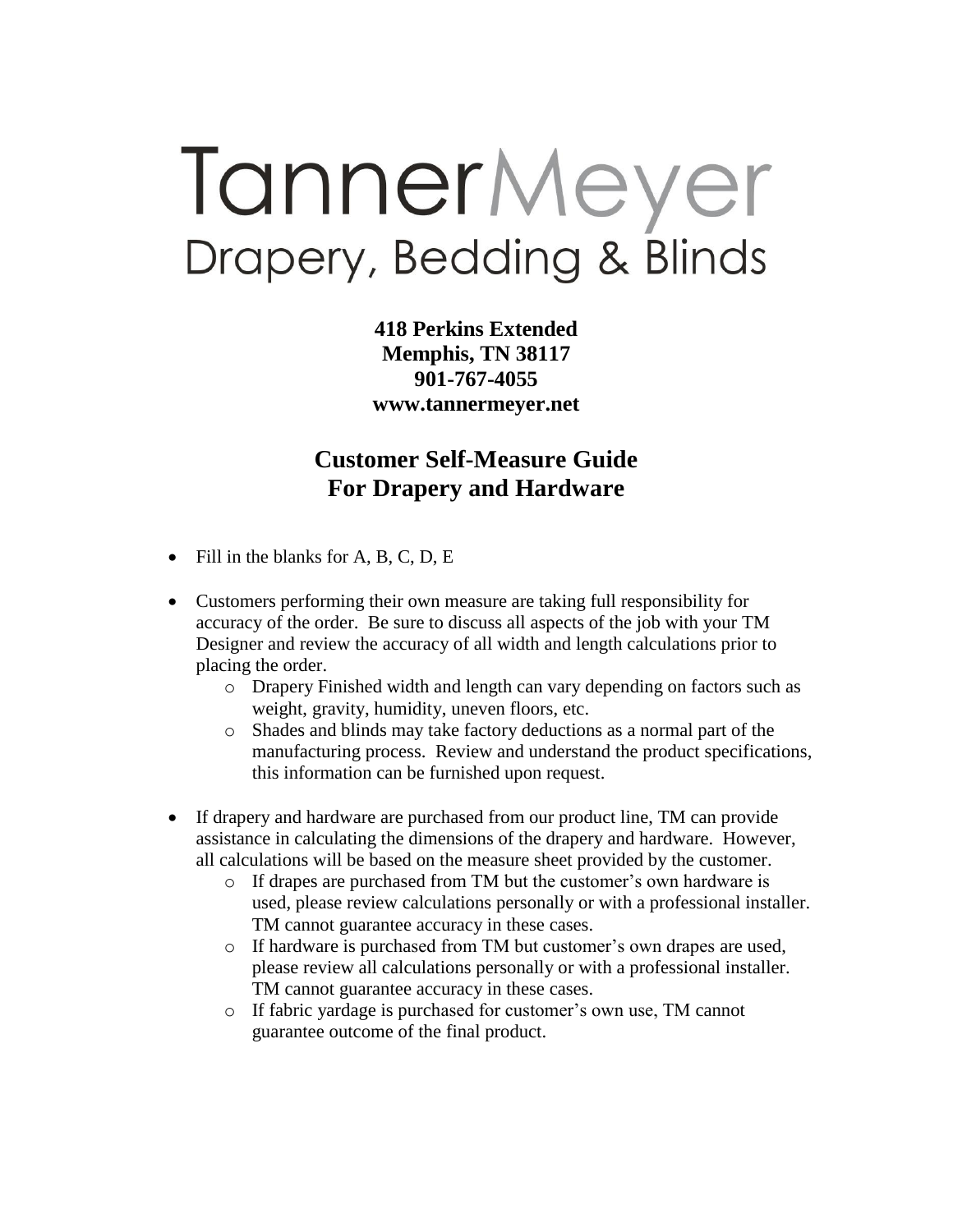- Our recommended ordering guidelines:
	- $\circ$  If measurement A, D, or E is less than 12" please discuss special instructions with your TM Designer
		- To ensure hardware brackets will fit into space
		- To ensure finials plus the pole will fit into space.
	- $\circ$  Take total measure of  $A + B$ , and subtract:
		- $\blacksquare$  3" for 1" to 1  $\frac{1}{2}$ " hardware
		- $\bullet$  6" for 2" to 2  $\frac{1}{2}$ " hardware
		- Example: If total length is 96" a 93" Drapery Length would be ordered if using 1" hardware.
	- o Take total measure of C, add 12" to calculate pole length
		- Example: If total width is  $36'' + 12''$  a 48" pole would be ordered.

### **Calculate Drapery Length:**

- 1. Measure A  $\qquad \qquad$  (If less than 12" ask for help.)
- 2. + Measure B  $\qquad \qquad$
- $3. = Total Height$
- 4. + Puddle or Break Amount \_\_\_\_\_\_\_\_\_\_\_\_\_ *OR*
- Skim or off floor amount\_\_\_\_\_\_\_\_\_\_\_\_\_ 5. - Subtract 6" for Hardware \_\_\_\_\_\_\_\_\_\_\_\_\_

**= Total Drapery Length \_\_\_\_\_\_\_\_\_\_\_\_\_\_\_\_\_**

#### **Example:**

- 8' Ceiling with a 6" Puddle Desired, 1" hardware with Measurement  $A =$ 14" and Measure  $B = 82"$
- $\bullet$  14 + 82 = 96 + 6 3 = 99" long
- Order 99" Long Drapes

#### **Calculate Rod Length:**

- 6. Measure C  $\overline{\phantom{a}}$  (If E or D are less than 12" ask for help.)
- 7.  $+12$ " for Stack-back (6" on each side)

**= Total Rod Length \_\_\_\_\_\_\_\_\_\_\_\_\_\_\_\_\_\_\_\_\_**

#### **Example:**

- Measure  $C = 41$ "
- $-41 + 12 = 53$
- Order a 72" Rod to be cut to 53"